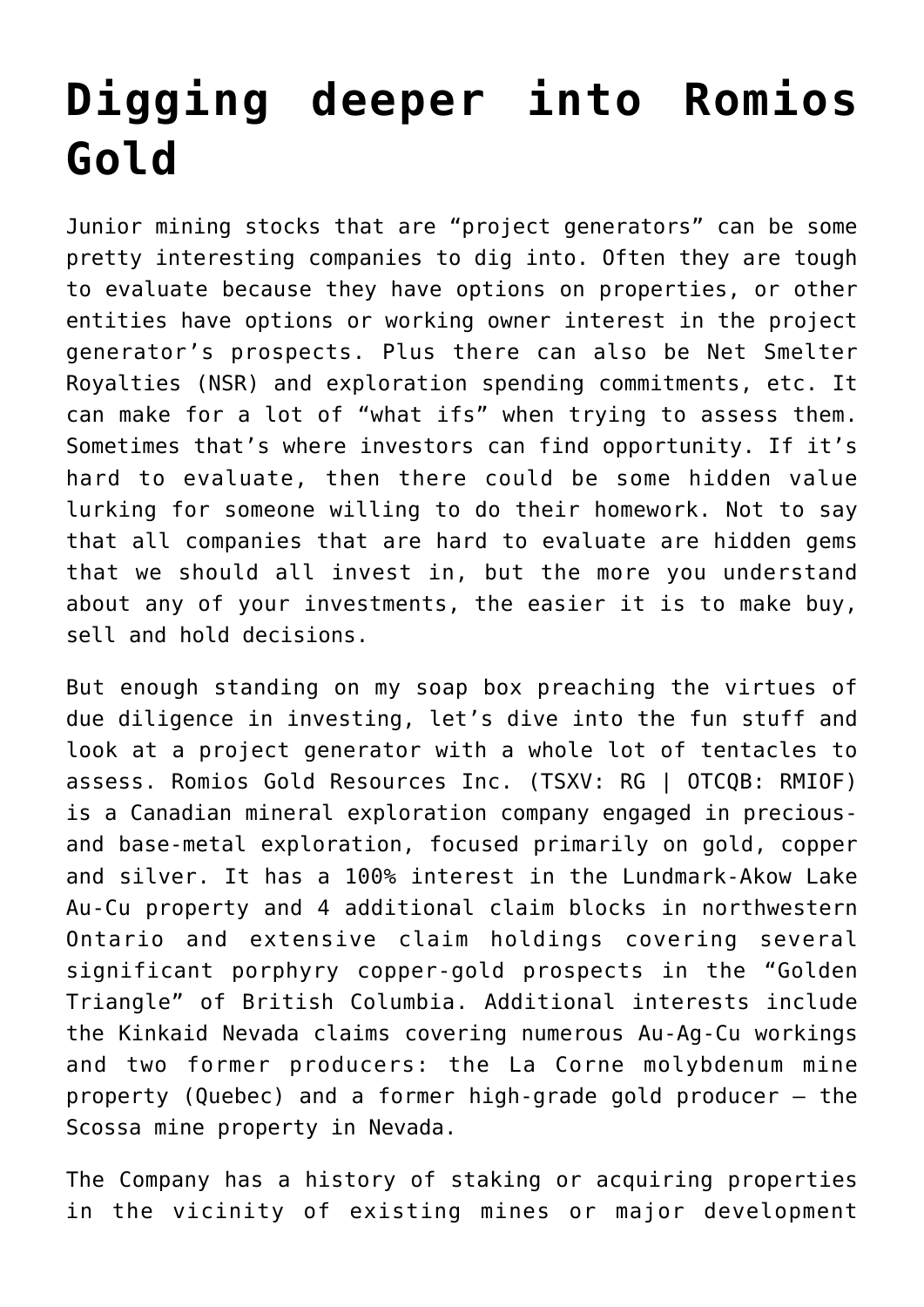projects, owned or operated by major mining companies (e.g. Newmont, Teck). These properties are all located within worldclass, stable mining districts in Canada and the USA. From there, Romios will either explore the property itself or enhance shareholder value by unlocking potential properties through joint ventures and/or strategic partnerships. Over and above the assets noted above, Romios retains an ongoing interest in several properties including a 20% carried interest in five of Honey Badger Silver's claim blocks in the Thunder Bay silver district of northwestern Ontario; a 2% NSR on McEwen Mining's Hislop gold property in Ontario; and a 2% NSR on Enduro Metals Corp. Newmont Lake Au-Cu-Ag property in BC. As well, there are all the shares of various counterparties they have accumulated along the way. At the end of March, 2022 Romios held 8.35 million shares of Enduro Metals Corp. (TSXV: ENDR), 150K shares of McEwen Mining Inc. (TSX: MUX | NYSE: MUX), 1.1 million shares of Honey Badger Silver Inc. (TSXV: TUF) and 165K shares of Sassy Resources Corp. (CSE: SASY).

You can begin to get a feel of how hard it might be to evaluate Romios Gold but I'll try to sum it all up at the end of the article. In the meantime, the two focus points for current activity revolve around the [recently acquired](https://investorintel.com/markets/gold-silver-base-metals/gold-precious-metals-news/romios-acquires-significant-gold-silver-copper-prospects-in-nevada/) Kinkaid gold-silver-copper prospects in Mineral County, Nevada where the Company just announced [assays up to 17.9 g/t Au](https://investorintel.com/markets/gold-silver-base-metals/gold-precious-metals-news/romios-gold-reports-high-grade-assays-up-to-17-9-g-t-au-from-previously-undocumented-prospects-on-the-kinkaid-project-nevada/) from previously undocumented prospects on the property. Several poorly documented or unknown mineral showings were discovered by Romios during fieldwork in April, 2022 and sampling has returned encouraging gold results from all of them. Pending copper and silver assays could further increase the potential. Romios plans to undertake a program of detailed geological mapping and sampling across the Kinkaid property throughout the rest of 2022 with emphasis on the numerous mineralized showings. Diamond drilling of several showings is anticipated.

Last week Romios announced it had begun the [2022 exploration](https://investorintel.com/markets/gold-silver-base-metals/gold-precious-metals-news/romios-gold-begins-field-work-on-3-projects-near-newmonts-musselwhite-gold-mine-nw-ontario/)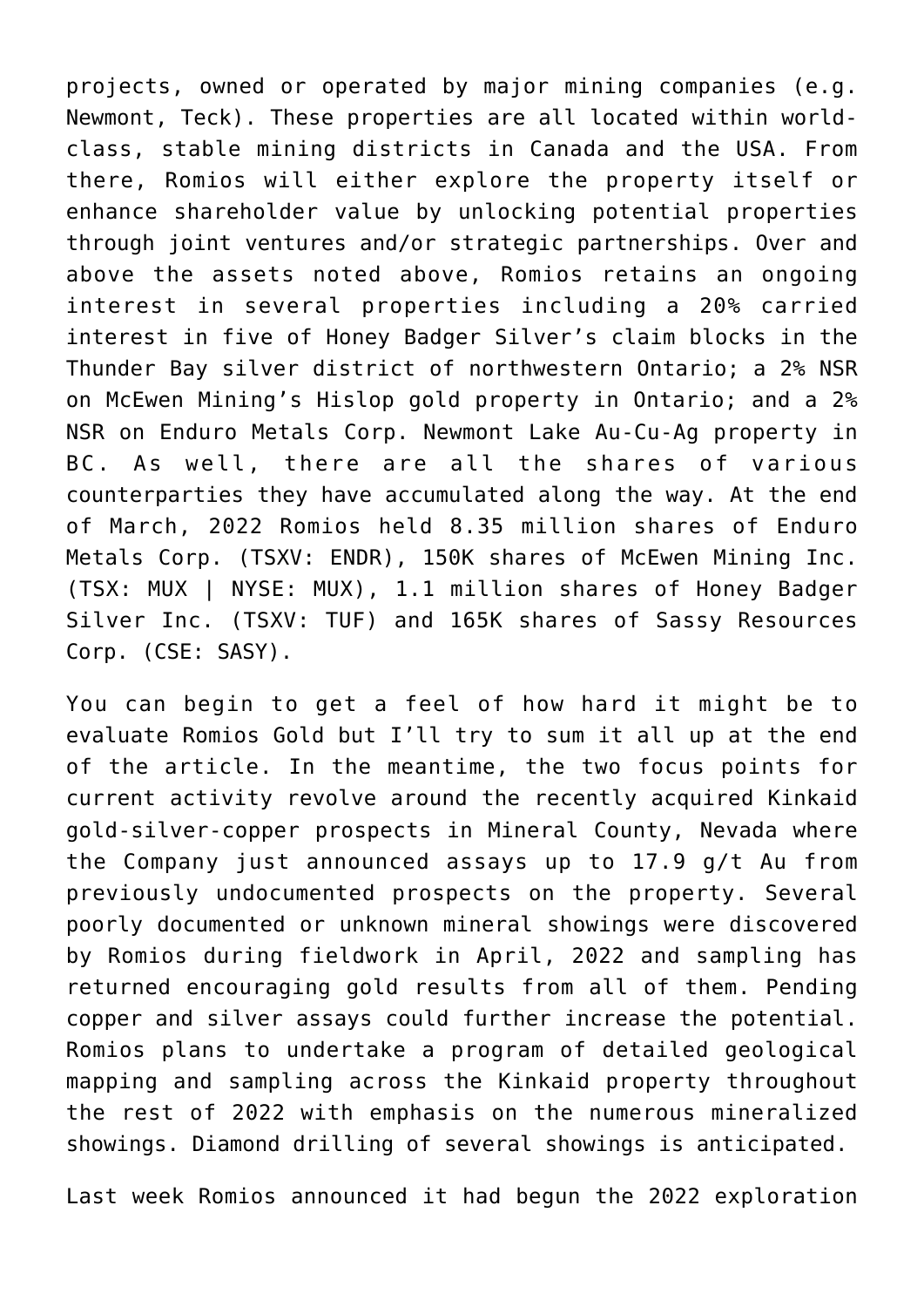[field program](https://investorintel.com/markets/gold-silver-base-metals/gold-precious-metals-news/romios-gold-begins-field-work-on-3-projects-near-newmonts-musselwhite-gold-mine-nw-ontario/) on 3 of the Company's projects in the underexplored North Caribou Lake Greenstone Belt (NCLGB) in northwestern Ontario. This belt is home to Newmont's giant Musselwhite gold mine (> 7 million ounces Au in past production and reserves) but has seen relatively little exploration by other companies since the 1980s. At the North Caribou River claims the 2022 program will complete soil sampling and mapping in an effort to define the best targets for trenching and possibly drill testing. At Markop Lake the upcoming geological mapping and prospecting work will be the first concerted effort to explore this large area adjacent to Newmont's Musselwhite gold mine. At Arseno Lake a program of basic geological mapping, lithogeochemical sampling and soil sampling is planned to evaluate the potential of this area to determine if ground geophysics and/or drilling are warranted.



*Source: Romios Gold Resources [June 20, 2022 Press Release](https://romios.com/press-releases/romios-gold-begins-field-work-on-3-projects-near-newmonts-musselwhite-gold-mine-nw-ontario/)*

So what is the value proposition for Romios Gold? Good question. The current market value of the various share positions that Romios holds in other companies is roughly